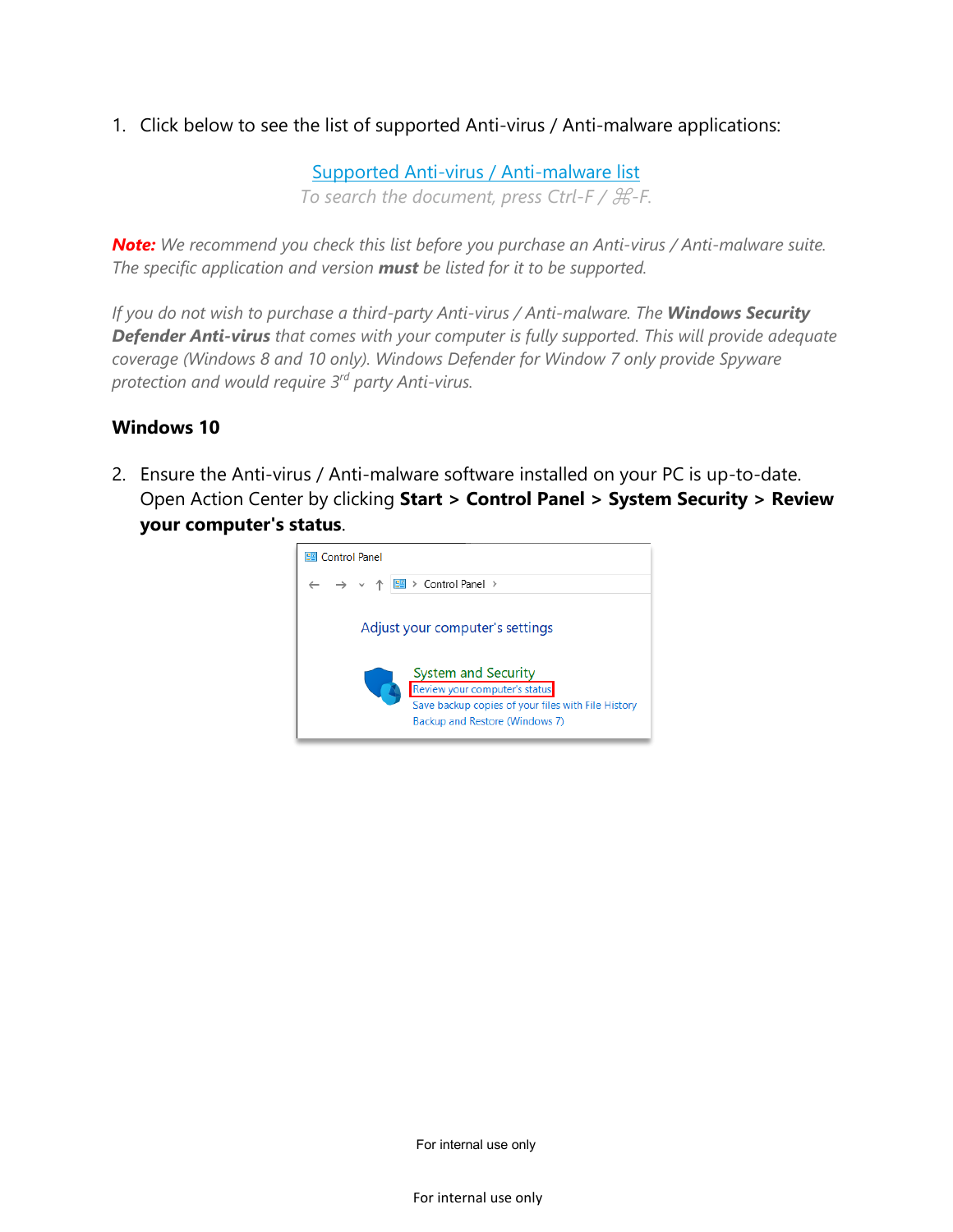3. If your antivirus software is outdated, it will be listed under Virus protection marked as red. Click **Update Now** to resolve the problem.

| <b>Security and Maintenance</b>                    |                                                                                              |
|----------------------------------------------------|----------------------------------------------------------------------------------------------|
|                                                    | $\blacktriangleright$ > Control Panel > System and Security > Security and Maintenance<br>se |
| <b>Control Panel Home</b>                          | Review recent messages and resolve problems                                                  |
| <b>Change Security and</b><br>Maintenance settings | No issues have been detected by Security and Maintenance.                                    |
| Change User Account Control<br>settings            | Security                                                                                     |
| View archived messages                             | <b>Network firewall</b>                                                                      |
|                                                    | <b>View in Windows Security</b>                                                              |
|                                                    | Virus protection                                                                             |
|                                                    | <b>View in Windows Security</b>                                                              |
|                                                    | OK<br>Internet security settings                                                             |
|                                                    | All Internet security settings are set to their recommended levels.                          |
|                                                    | <b>User Account Control</b><br>On                                                            |
|                                                    | UAC will notify you when apps try to make changes to the computer.                           |
|                                                    | Change settings                                                                              |

## **Windows 7 & 8**

1. Ensure the Anti-virus / Anti-malware software installed on your PC is up-to-date. Open Action Center by clicking **Start > Control Panel > System Security > Review your computer's status**.



2. If your antivirus software is outdated, it will be listed under Virus protection marked as red. Click **Update Now** to resolve the problem.

For internal use only

For internal use only